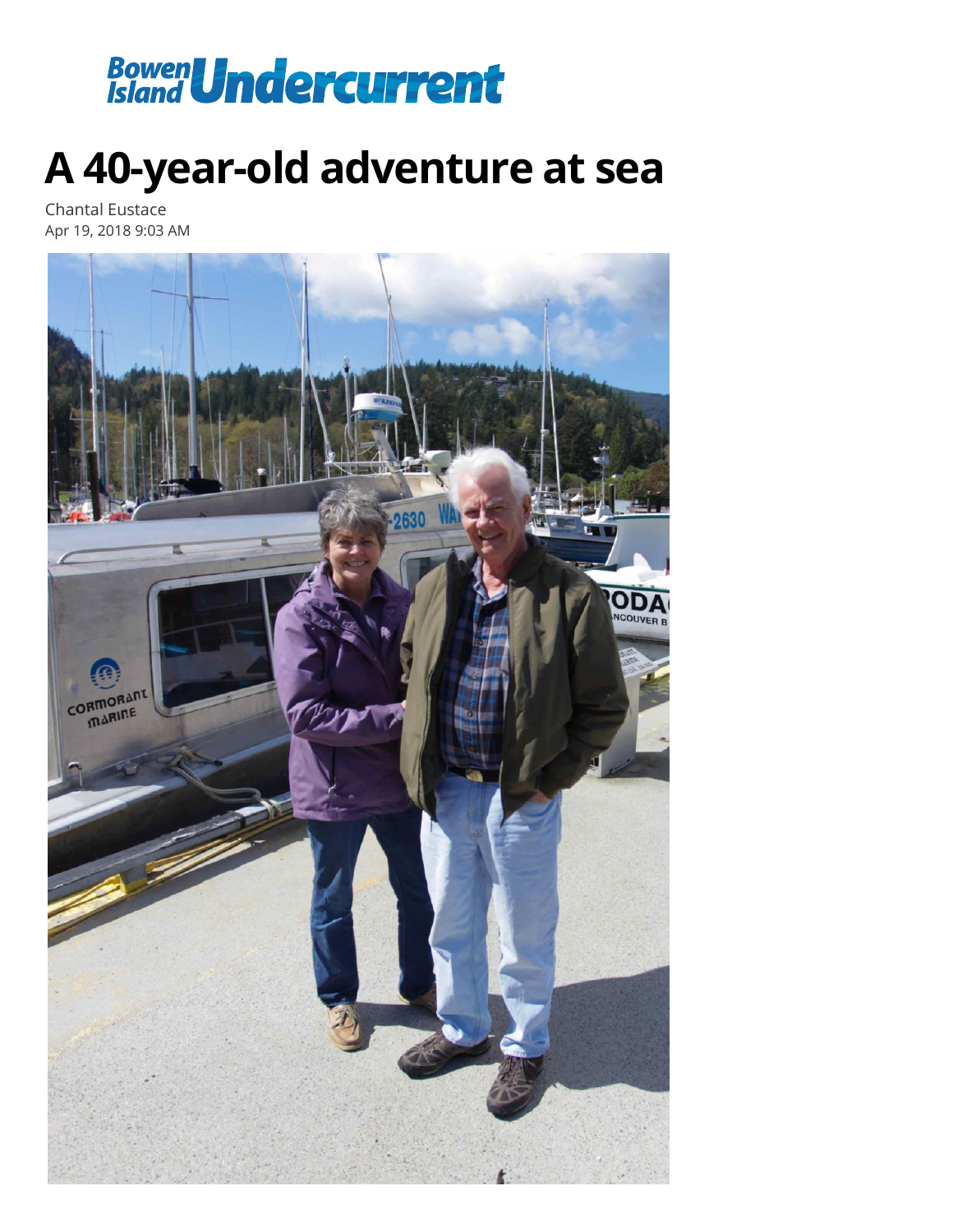Brian Biddlecombe stands next to one of Cormorant Marine's boats on the dock at Snug Cove, and shakes his head, smiling.

He and his partner, Leanne Laudrum, have just finished telling me about a trip they took the day before, waves high and weather wet, a story about buying a new boat, and getting it safely from Point A to Point B.

They seem relaxed with this kind of nautical yarn, clearly at home on the water.

Biddlecombe says, after 40 years at the helm of Cormorant Marine, he doesn't regret his decision to leave a steady job on the mainland, to run a business on Bowen.

"It's allowed me to live on this beautiful island," he says. "My kids are both here with their kids now.

He recalls clearly his 1977 decision to trade corporate life for something less chartered.

 "In the early spring, a truly unique character on Bowen by the name of Norman Croft-Sleigh, who suffered from 'Maritime Wanderlust' decided to sell his water taxi business that he had started a couple of years earlier," Biddlecombe says.

"After a weekend of heavy imbibing, I thought why not?"

And he bought the business, kicking off Cormorant Marine's four decades in operation.

Over that time, there's been adventurous times at sea — like working with the Coast Guard, or helping the ambulance get patients off the island, or getting BC Hydro workers to the island in